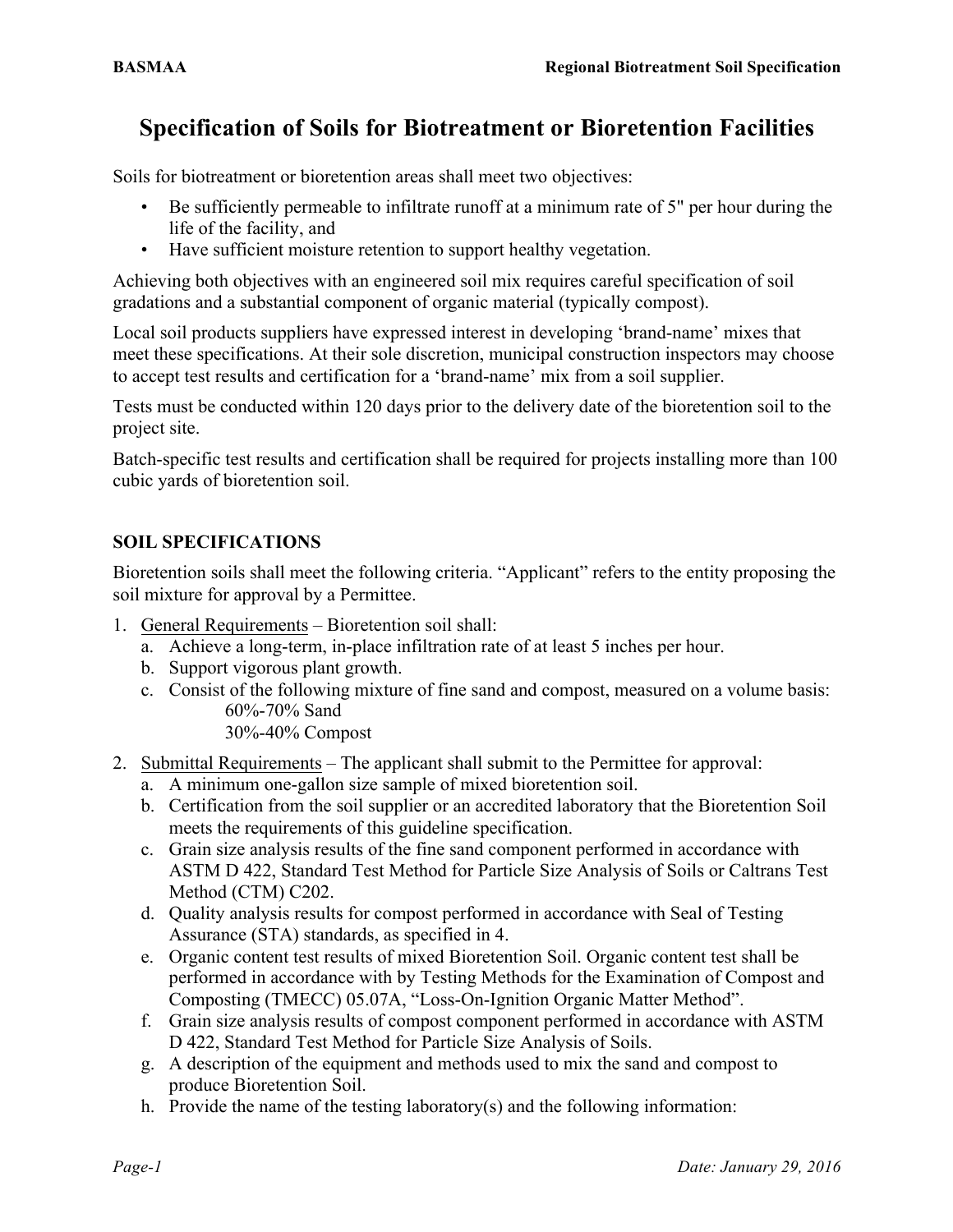(1) Contact person(s)

(2) Address(s)

(3) Phone contact(s)

(4) E-mail address(s)

(5) Qualifications of laboratory(s), and personnel including date of current certification by USCC, ASTM, Caltrans, or approved equal

- 3. Sand for Bioretention Soil
	- a. Sand shall be free of wood, waste, coating such as clay, stone dust, carbonate, etc., or any other deleterious material. All aggregate passing the No. 200 sieve size shall be nonplastic.
	- b. Sand for Bioretention Soils shall be analyzed by an accredited lab using #200, #100, #40 or #50, #30, #16. #8, #4, and 3/8 inch sieves (ASTM D 422, CTM 202 or as approved by municipality), and meet the following gradation:

| <b>Sieve Size</b>    |     | <b>Percent Passing (by weight)</b> |  |
|----------------------|-----|------------------------------------|--|
|                      | Min | <b>Max</b>                         |  |
| $3/8$ inch           | 100 | 100                                |  |
| No. 4                | 90  | 100                                |  |
| No. 8                | 70  | 100                                |  |
| No. 16               | 40  | 95                                 |  |
| No. 30               | 15  | 70                                 |  |
| No. $40$ or<br>No.50 | 5   | 55                                 |  |
| No. 100              | 0   | 15                                 |  |
| No. 200              |     | 5                                  |  |

Note: all sands complying with ASTM C33 for fine aggregate comply with the above gradation requirements.

4. Composted Material

Compost shall be a well decomposed, stable, weed free organic matter source derived from waste materials including yard debris, wood wastes or other organic materials not including manure or biosolids meeting the standards developed by the US Composting Council (USCC). The product shall be certified through the USCC Seal of Testing Assurance (STA) Program (a compost testing and information disclosure program).

a. Compost Quality Analysis by Laboratory – Before delivery of the soil, the supplier shall submit a copy of lab analysis performed by a laboratory that is enrolled in the US Composting Council's Compost Analysis Proficiency (CAP) program and using approved Test Methods for the Examination of Composting and Compost (TMECC). The lab report shall verify:

(1) Organic Matter Content: 35% - 75% by dry wt.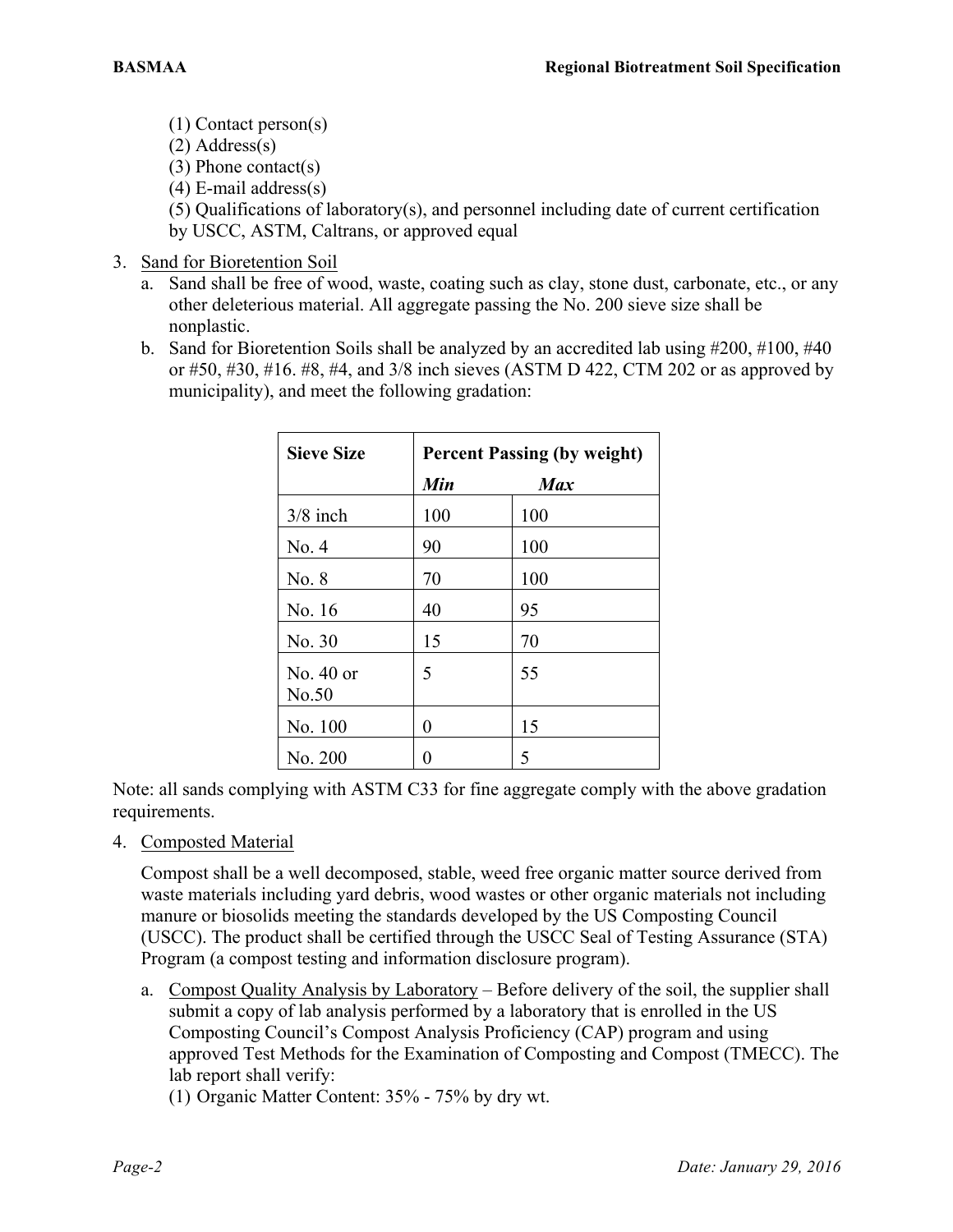- (2) Carbon and Nitrogen Ratio:  $C: N \leq 25$ :1 and  $C: N \geq 15$ :1
- (3) Maturity/Stability: Any one of the following is required to indicate stability:
	- (i) Oxygen Test <  $1.3$  O2 /unit TS /hr
	- (ii) Specific oxy. Test < 1.5 O2 / unit BVS /hr
	- (iii) Respiration test < 8 mg  $CO<sub>2</sub>-C/gOM/day$
	- (iv) Dewar test < 20 Temp. rise ( $^{\circ}$ C) e.
	- (v) Solvita $\mathbb{R} > 5$  Index value
- (4) Toxicity: Any one of the following measures is sufficient to indicate non-toxicity.
	- (i)  $NH_4^+$ : NO<sub>3</sub> N < 3
	- (ii) Ammonium  $\leq 500$  ppm, dry basis
	- (iii) Seed Germination  $> 80\%$  of control
	- (iv) Plant Trials  $> 80\%$  of control
	- (v) Solvita $\mathcal{D} = 5$  Index value
- (5) Nutrient Content: provide analysis detailing nutrient content including N-P-K, Ca, Na, Mg, S, and B.
	- (i) Total Nitrogen content 0.9% or above preferred.
	- (ii) Boron: Total shall be  $\leq 80$  ppm;
- (6) Salinity: Must be reported;  $\leq 6.0$  mmhos/cm
- (7) pH shall be between 6.2 and 8.2 May vary with plant species.
- b. Compost Quality Analysis by Compost Supplier Before delivery of the compost to the soil supplier the Compost Supplier shall verify the following:
	- (1) Feedstock materials shall be specified and include one or more of the following: landscaping/yard trimmings, grass clippings, food scraps, and agricultural crop residues.
	- (2) Maturity/Stability: shall have a dark brown color and a soil-like odor. Compost exhibiting a sour or putrid smell or containing recognizable grass or leaves, or is hot (120F) upon delivery or rewetting is not acceptable.
	- (3) Weed seed/pathogen destruction: provide proof of process to further reduce pathogens (PFRP). For example, turned windrows must reach min. 55C for 15 days with at least 5 turnings during that period.
- c. Compost for Bioretention Soil Texture Compost for bioretention soils shall be analyzed by an accredited lab using #200, 1/4 inch, 1/2 inch, and 1 inch sieves (ASTM D 422 or as approved by municipality), and meet the following gradation:

| <b>Sieve Size</b> | <b>Percent Passing (by weight)</b> |            |
|-------------------|------------------------------------|------------|
|                   | Min                                | <b>Max</b> |
| 1 inch            | 99                                 | 100        |
| $1/2$ inch        | 90                                 | 100        |
| $1/4$ inch        | 40                                 | 90         |
| No. 200           |                                    | 10         |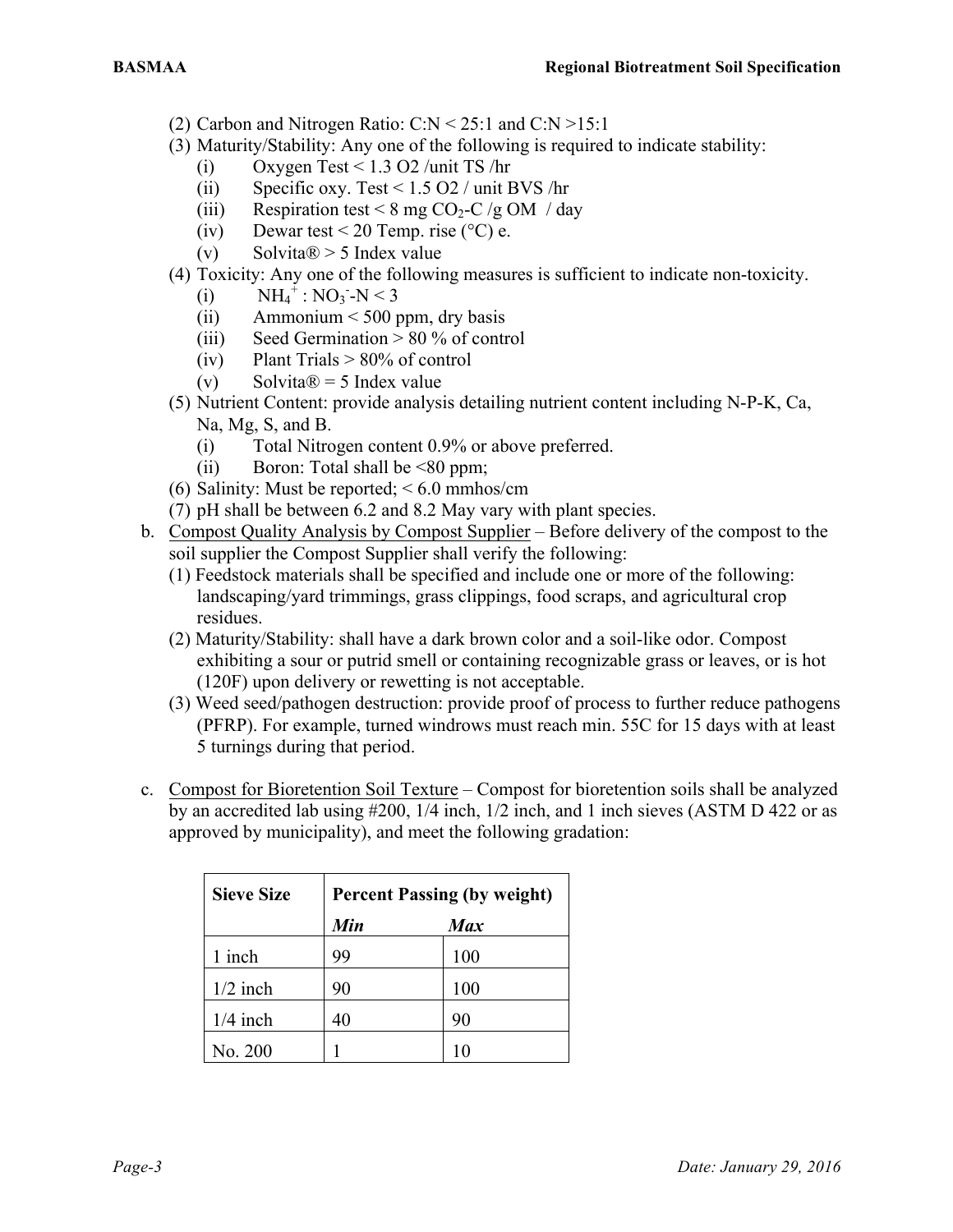- d. Bulk density shall be between 500 and 1100 dry lbs/cubic yard
- e. Moisture content shall be between 30% 55% of dry solids.
- f. Inerts compost shall be relatively free of inert ingredients, including glass, plastic and paper, < 1 % by weight or volume.
- g. Select Pathogens Salmonella <3 MPN/4grams of TS, or Coliform Bacteria <10000 MPN/gram.
- h. Trace Contaminants Metals (Lead, Mercury, Etc.) Product must meet US EPA, 40 CFR 503 regulations.
- i. Compost Testing The compost supplier will test all compost products within 120 calendar days prior to application. Samples will be taken using the STA sample collection protocol. (The sample collection protocol can be obtained from the U.S. Composting Council, 4250 Veterans Memorial Highway, Suite 275, Holbrook, NY 11741 Phone: 631-737-4931, www.compostingcouncil.org). The sample shall be sent to an independent STA Program approved lab. The compost supplier will pay for the test.

## **VERIFICATION OF ALTERNATIVE BIORETENTION SOIL MIXES**

Bioretention soils not meeting the above criteria shall be evaluated on a case by case basis. Alternative bioretention soil shall meet the following specification: "Soils for bioretention facilities shall be sufficiently permeable to infiltrate runoff at a minimum rate of 5 inches per hour during the life of the facility, and provide sufficient retention of moisture and nutrients to support healthy vegetation."

The following steps shall be followed by municipalities to verify that alternative soil mixes meet the specification:

- 1. General Requirements Bioretention soil shall achieve a long-term, in-place infiltration rate of at least 5 inches per hour. Bioretention soil shall also support vigorous plant growth. The applicant refers to the entity proposing the soil mixture for approval.
	- a. Submittals The applicant must submit to the municipality for approval:
		- (1) A minimum one-gallon size sample of mixed bioretention soil.
		- (2) Certification from the soil supplier or an accredited laboratory that the Bioretention Soil meets the requirements of this guideline specification.
		- (3) Certification from an accredited geotechnical testing laboratory that the Bioretention Soil has an infiltration rate between 5 and 12 inches per hour as tested according to Section  $1.b.(2)(ii)$ .
		- (4) Organic content test results of mixed Bioretention Soil. Organic content test shall be performed in accordance with by Testing Methods for the Examination of Compost and Composting (TMECC) 05.07A, "Loss-On-Ignition Organic Matter Method".
		- (5) Grain size analysis results of mixed bioretention soil performed in accordance with ASTM D 422, Standard Test Method for Particle Size Analysis of Soils.
		- (6) A description of the equipment and methods used to mix the sand and compost to produce Bioretention Soil.
		- (7) The name of the testing laboratory(s) and the following information:
			- (i) Contact person(s)
			- (ii) Address(s)
			- (iii) Phone contact(s)